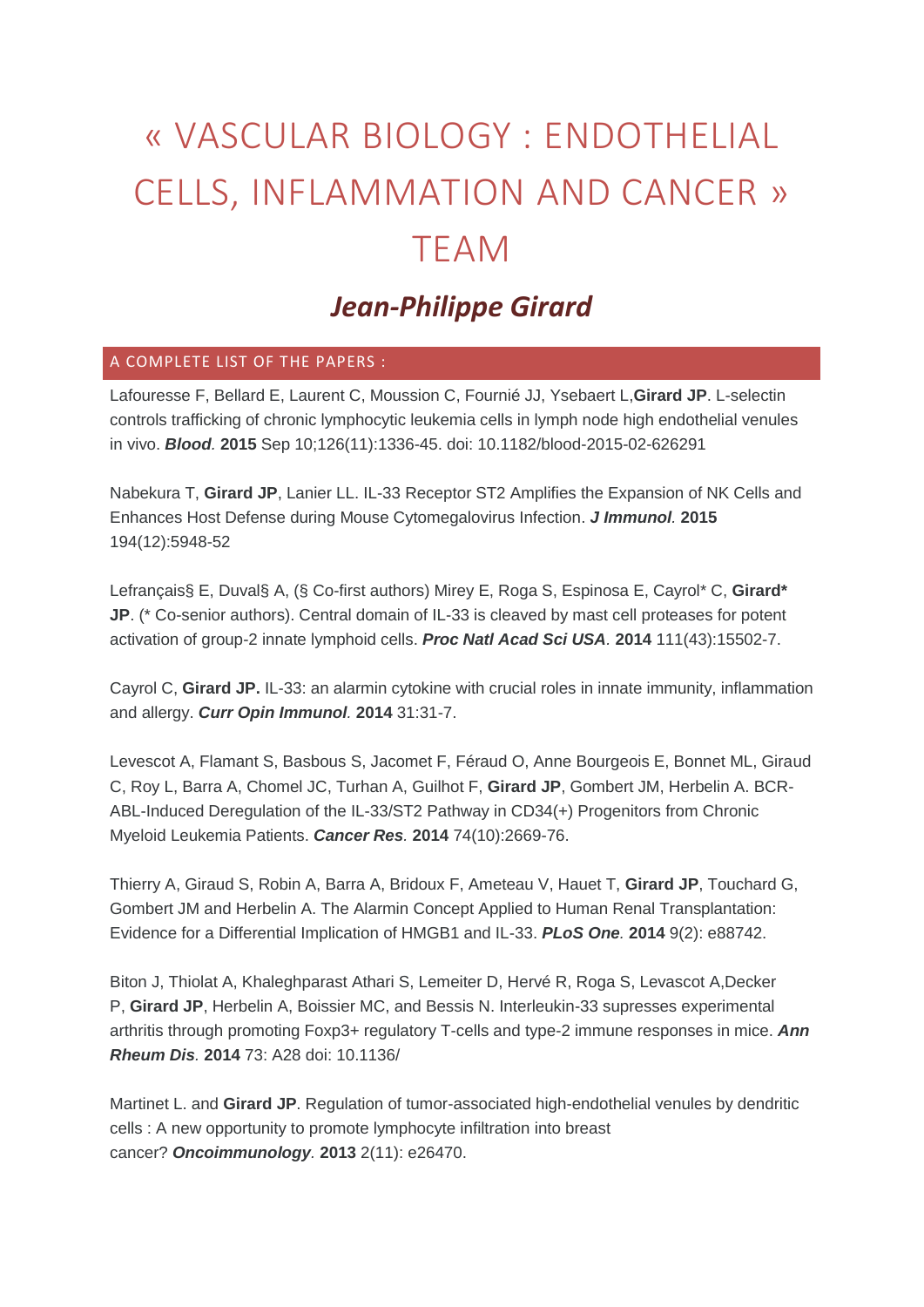Byers DE, Alexander-Brett J, Patel AC, Agapov E, Dang-Vu G, Jin X, Wu K, You Y, Alevy Y, **Girard JP**, Stappenbeck TS, Patterson GA, Pierce RA, Brody SL, Holtzman MJ. Long-term IL-33-producing epithelial progenitor cells in chronic obstructive lung disease. *J Clin Invest.* **2013** 123(9):3967-82.

Sedhom MA, Pichery M, Murdoch JR, Foligné B, Ortega N, Normand S, Mertz K, Sanmugalingam D, Brault L, Grandjean T, Lefrancais E, Fallon PG, Quesniaux V, Peyrin-Biroulet L, Cathomas G, Junt T, Chamaillard M, **Girard JP\*** and Ryffel B\*. Neutralisation of the interleukin-33/ST2 pathway ameliorates experimental colitis through enhancement of mucosal healing in mice. *Gut*. **2013** 62 (12): 1714-23. (\* Co-senior authors)

Martinet L, Filleron T, Le Guellec S, Rochaix P, Garrido I, **Girard JP**.High endothelial venule blood vessels for tumor-infiltrating lymphocytes are associated with lymphotoxin β-producing dendritic cells in human breast cancer. *J Immunol.* **2013** 191(4):2001-8.

Martinet L, Le Guellec S, Filleron T, Lamant L, Meyer N, Rochaix P, Garrido I, **Girard JP**. High endothelial venules (HEVs) in human melanoma lesions: Major gateways for tumor-infiltrating lymphocytes.*Oncoimmunology*.**2012** 1(6):829-839.

**Girard JP**, Moussion C, Förster R. HEVs, lymphatics and homeostatic immune cell trafficking in lymph nodes. *Nat Rev Immunol***. 2012** 12(11):762-73.

Arshad MI, Piquet-Pellorce C, L'helgoualc'h A, Rauch M, Patrat-Delon S, Ezan F, Lucas-Clerc C, Nabti S, Lehuen A, Javier Cubero F, **Girard JP**, Trautwein C, Samson M. TRAIL but not FasL and TNFα, regulates IL-33 expression in murine hepatocytes during acute hepatitis. *Hepatology*. **2012** 56(6):2353-62.

Martinet L, Garrido I, **Girard JP**.Tumor high endothelial venules (HEVs) predict lymphocyte infiltration and favorable prognosis in breast cancer. *Oncoimmunology*. **2012** 1(5):789-790.

Moussion C, **Girard JP.** High endothelial venules (HEVs) and dendritic cells: a key functional unit for lymphocyte migration. *Med Sci (Paris)*. **2012** 28(4):347-9.

Gautier V, Mouton-Barbosa E, Bouyssie D, Delcourt N, Beau M, **Girard JP**, Cayrol C, Burlet-Schiltz O, Monsarrat B, Gonzalez de Peredo A. Label-free quantification and shotgun analysis of complex proteomes by 1D SDS-PAGE/nanoLC-MS: evaluation for the large-scale analysis of inflammatory human endothelial cells. *Mol Cell Proteomics.* **2012** 11(8):527-39.

Pichery M, Mirey E, Mercier P, Lefrancais E, Dujardin A, Ortega N\*, **Girard JP\***. Endogenous IL-33 is highly expressed in mouse epithelial barrier tissues, lymphoid organs, brain, embryos, and inflamed tissues: in situ analysis using a novel Il-33-LacZ gene trap reporter strain. *J Immunol.* **2012** 188(7):3488-95. (\* Co-senior authors)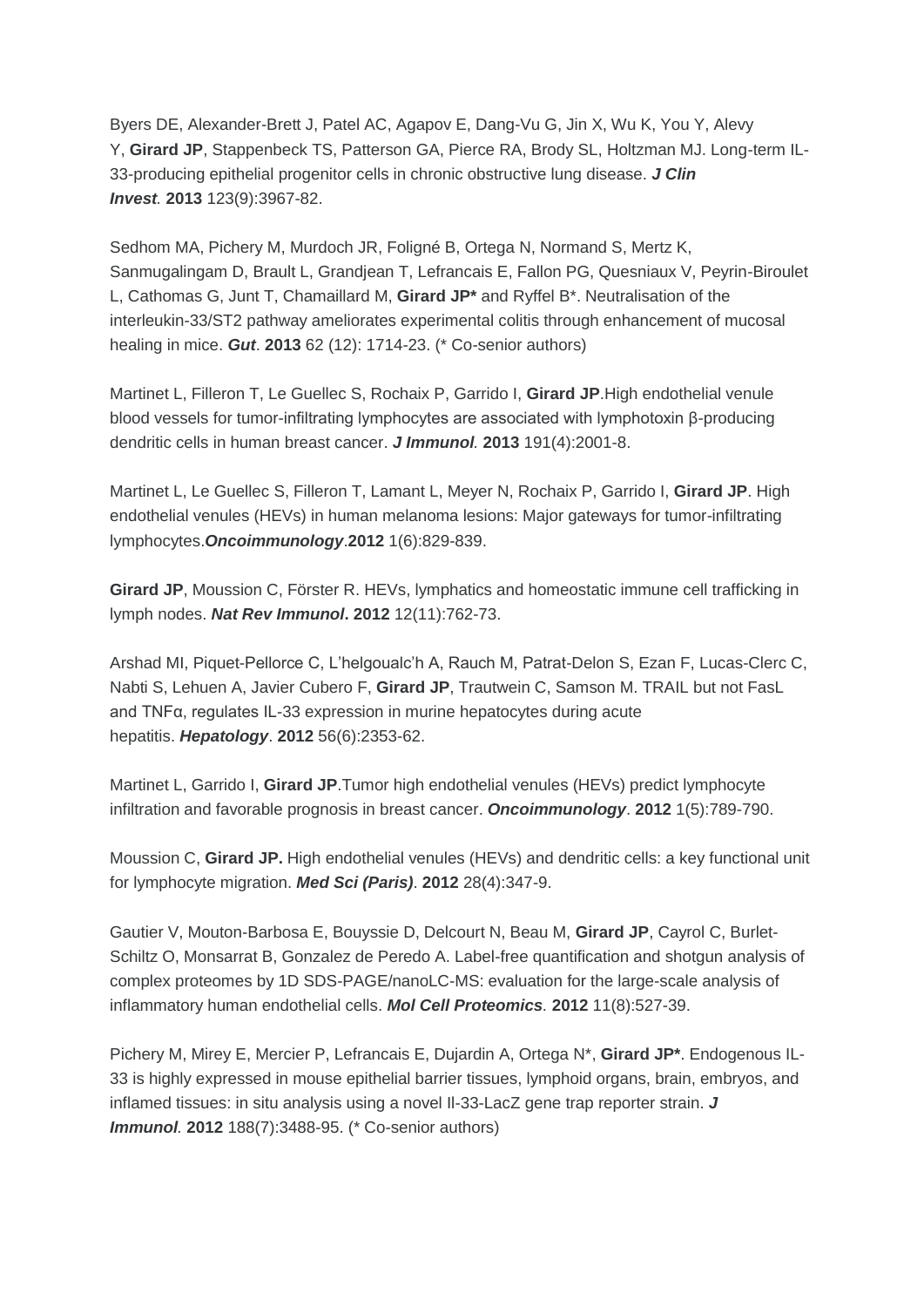Lefrançais E, Roga S, Gautier V, Gonzalez-de-Peredo A, Monsarrat B, **Girard JP\***, Cayrol C\*. IL-33 is processed into mature bioactive forms by neutrophil elastase and cathepsin G. *Proc Natl Acad Sci USA.* **2012** 109(5):1673-8. (\* Co-senior authors)

Moussion C, **Girard JP.** Dendritic cells control lymphocyte entry to lymph nodes through high endothelial venules *Nature*.**2011** 479(7374):542-6.

Martinet L, Garrido I, Filleron T, Le Guellec S, Bellard E, Fournie JJ, Rochaix P, **Girard JP**. Human solid tumors contain high endothelial venules: association with T- and B-lymphocyte infiltration and favorable prognosis in breast cancer. *Cancer Res.* **2011** 71(17):5678-87.

Bourgeois E, Levescot A, Diem S, Chauvineau A, Berges H, Milpied P, Lehuen A, Damotte D, Gombert J, Schneider E, **Girard JP**, Gourdy P, Herbelin A. A natural protective function of invariant NKT cells in a mouse model of innate-cell-driven lung inflammation. *Eur J Immunol*.**2011** 41(2): 299-305.

Locher C, Conforti R, Aymeric L, Ma Y, Yamazaki T, Rusakiewicz S, Tesnière A, Ghiringhelli F, Apetoh L, Morel Y, **Girard JP**, Kroemer G, Zitvogel L. Desirable cell death during anticancer chemotherapy. *Ann N Y Acad Sci.* **2010**1209:99-108.

Gavarini S, Cayrol C, Fuchs T, Lyons N, Ehrlich ME, **Girard JP\*** and Ozelius LJ\*. Direct interaction between causative genes of DYT1 and DYT6 primary dystonia. *Ann Neurol.* **2010**68:549-553. (\* Co-senior authors).

Lanati S, Dunn DB, Roussigne M, Emmett MS, Carriere V, Jullien D, Budge J, Fryer J, Erard M, Cailler F, **Girard JP\*** and Bates DO. Chemotrap-1: an engineered soluble receptor that blocks chemokine-induced migration of metastatic cancer cells in vivo. *Cancer Res*. **2010** 70:8138- 8148. (\* Co-senior authors).

Mazars R\*, Gonzalez-de-Peredo A\*, Cayrol C\*, Lavigne AC, Vogel JL, Ortega N, Lacroix C, Gautier V, Huet G, Ray A, Monsarrat B, Kristie TM and **Girard JP**. The THAP-zinc finger protein THAP1 associates with coactivator HCF-1 and O-GlcNAc transferase: a link between DYT6 and DYT3 dystonias. *J Biol Chem.* **2010** 285:13364-13371. (\* Co-first authors)

Schneider, E., Petit-Bertron, A., Bricard, R., Levasseur, M., Ramadan, A., **Girard, JP,** Herbelin, A., & Dy, M. . IL-33 Activates Unprimed Murine Basophils Directly In Vitro and Induces Their In Vivo Expansion Indirectly by Promoting Hematopoietic Growth Factor Production. *J Immunol*. **2009** 183(6): 3591-3597.

Cayrol C and **Girard JP.** The IL-1-like cytokine IL-33 is inactivated after maturation by caspase-1. *Proc Natl Acad Sci USA.* **2009**106:9021-9026.

Bourgeois E, Van LP, Samson M, Diem S, Barra A, Roga S, Gombert JM, Schneider E, Dy M, Gourdy P,**Girard JP** and Herbelin A. The pro-Th2 cytokine IL-33 directly interacts with invariant NKT and NK cells to induce IFN-g production. *Eur J Immunol.* **2009** 39:1046-1055.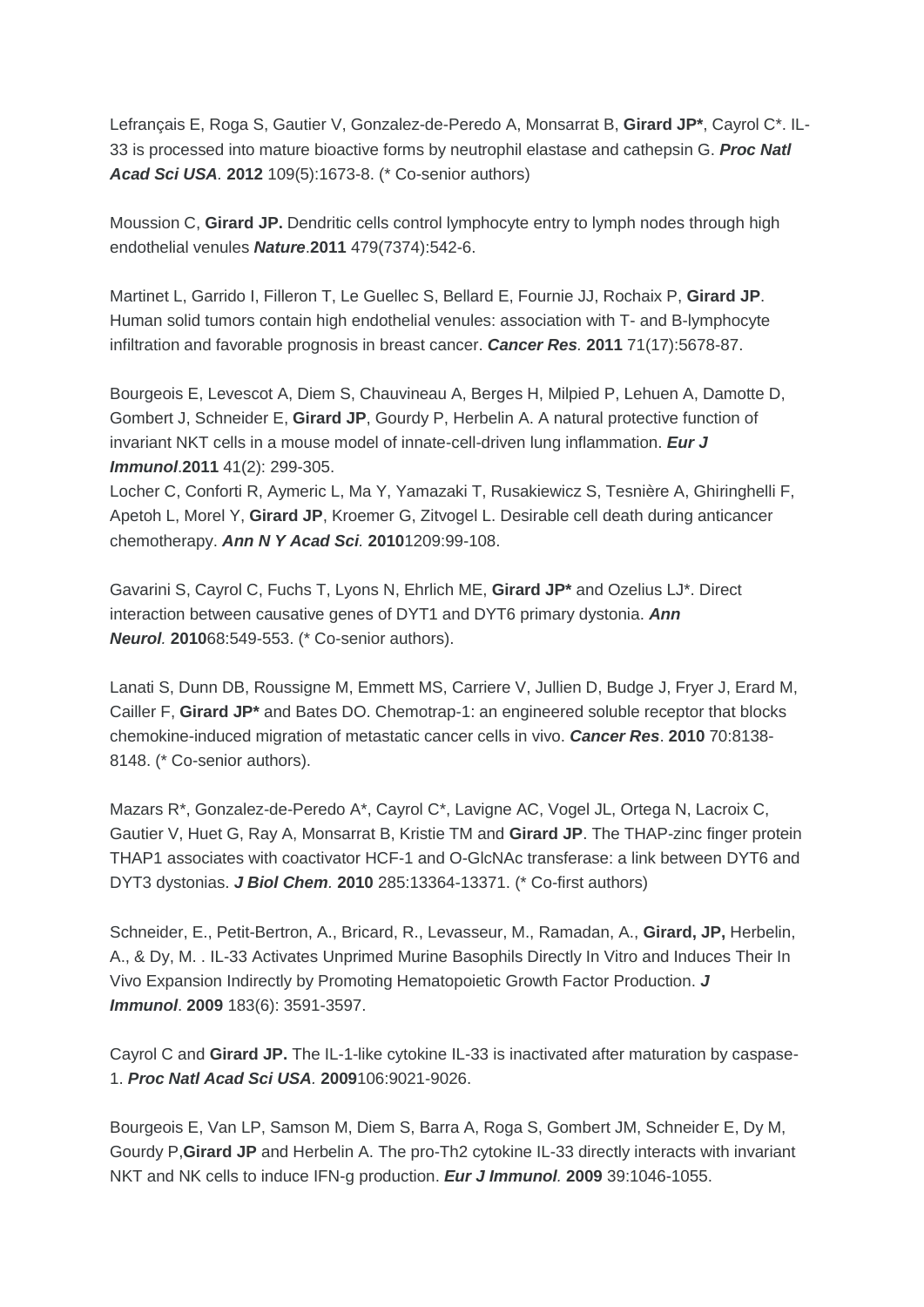Moussion C\*, Ortega N\* and **Girard JP.** The IL1-like cytokine IL-33 is constitutively expressed in the nucleus of endothelial cells and epithelial cells in vivo : a novel "alarmin" ? *PLoS One*.**2008** 3(10):e3331 (\* Co-first authors).

Flaishon L\*, Hart G\*, Zelman E\*, Moussion C\*, Grabovsky V, Lapidot Tal G, Feigelson S, Margalit R, Harmelin A, Avin-Wittenberg T, Shoseyov D, Alon R, **Girard JP** and Shachar I. Antiinflammatory effects of an inflammatory chemokine: CCL2 inhibits lymphocyte homing by modulation of CCL21 triggered integrin-mediated adhesions. *Blood.* **2008** 112:5016-5021 (\* Cofirst authors).

Roussel L, Erard M, Cayrol C and **Girard JP**. Molecular mimicry between IL-33 and KSHV for attachment to chromatin through H2A-H2B acidic pocket. *EMBO Rep.* **2008** 9:1006-1012. (This article has been selected by the Editor for a "research highlight")

Bessière D\*, Lacroix C\*, Campagne S, Ecochard V, Guillet V, Mourey L, Lopez F, Czaplicki J, Demange P, Milon A, **Girard JP**\$ and Gervais V\$. Structure-function analysis of the THAP-zinc finger of THAP1, a large C2CH DNA-binding module linked to Rb/E2F pathways. *J Biol Chem*. **2008** 283:4352-4363 (\*, Co-first authors; \$, Co-corresponding authors).

Bouyssié D, de Peredo AG, Mouton E, Albigot R, Roussel L, Ortega N, Cayrol C, Burlet-Schiltz O, **Girard JP**, Monsarrat B. Mascot File Parsing and Quantification (MFPaQ), a New Software to Parse, Validate, and Quantify Proteomics Data Generated by ICAT and SILAC Mass Spectrometric Analyses: Application To the Proteomics Study of Membrane Proteins from Primary Human Endothelial Cells. *Mol Cell Proteomics.* **2007** 6:1621-1637.

Carriere V, Roussel L, Ortega N, Lacorre DA, Americh L, Aguilar L, Bouche G and **Girard JP**. Interleukin-33, the IL-1-like ligand for ST2 receptor, is a chromatin associated nuclear factor in vivo. *Proc. Natl. Acad. Sci. USA,* **2007**, 104:282-287 (This article has been highlighted in Science Signaling 2007(390):pe31).

**Girard JP.** A direct inhibitor of HMGB1 cytokine. *Chemistry & Biology*. **2007** 14:345-347.

Cayrol C, Lacroix C, Mathe C, Ecochard V, Loreau E, Lazar V, Dessen P, Mantovani R, Aguilar L and**Girard JP.** The THAP zinc finger protein THAP1 regulates endothelial cell proliferation through modulation of pRB/E2F cell cycle target genes. *Blood.* **2007** 109:584-594.

Carriere V, Colisson R, Jiguet-Jiglaire C, Bellard E, Bouche G, Al Saati T, Amalric F, **Girard JP** and M'Rini C. Cancer cells regulate lymphocyte recruitment and leukocyte-endothelium interactions in the tumor-draining-lymph node. *Cancer Research*.**2005,** 65:11639-11648.

Middleton J, Americh L, Gayon R, Julien D, Mansat M, Mansat P, Anract P, Cantagrel A, Cattan P, Reimund JM, Aguilar L, Amalric F and **Girard JP**. A comparative study of endothelial cell markers expressed in chronically inflamed human tissues: MECA-79, Duffy antigen receptor for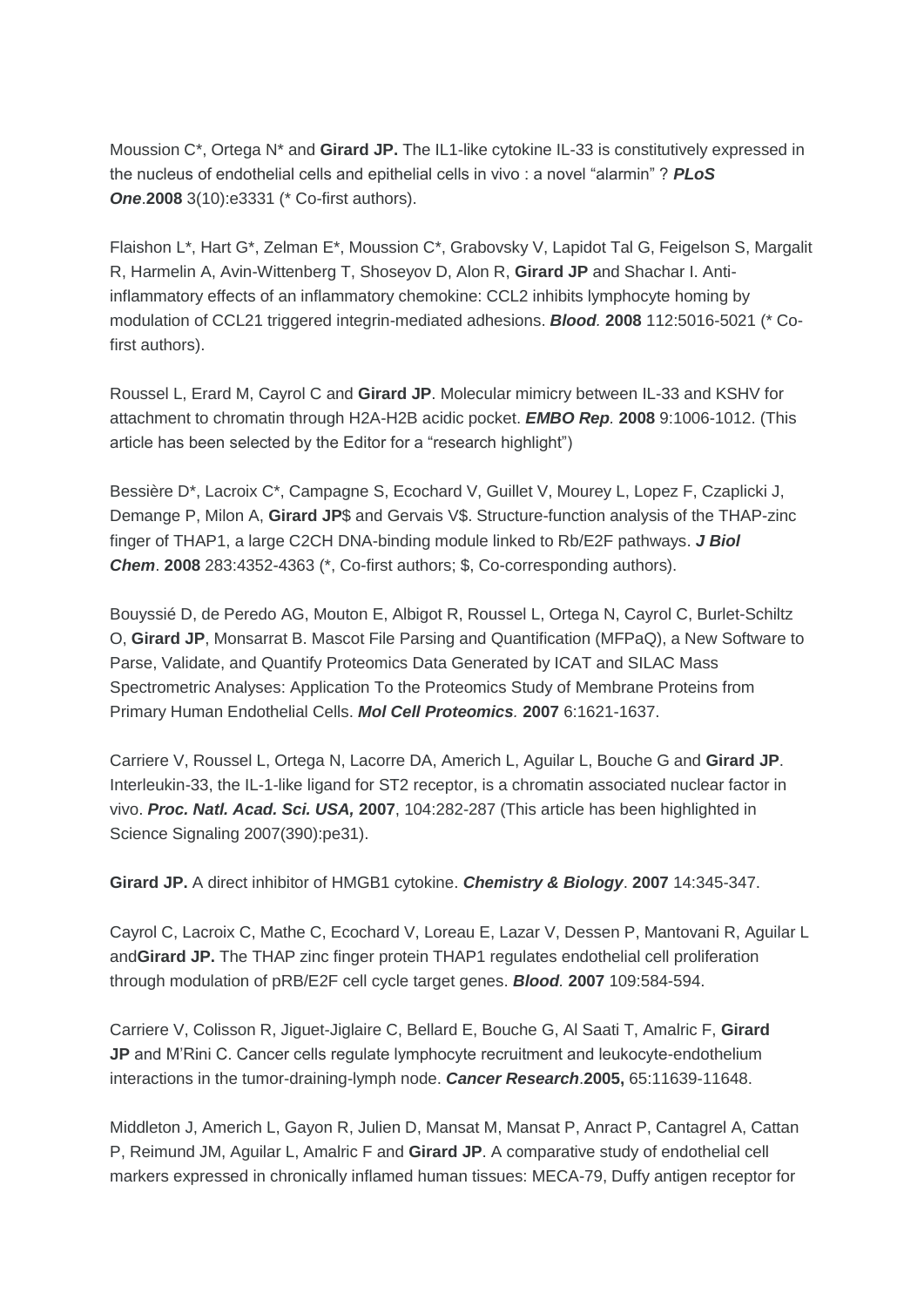chemokines, von Willebrand factor, CD31, CD34, CD105 and CD146. *J. Pathol*. **2005** 206:260- 268.

Clouaire T, Roussigne M, Ecochard V, Mathe C, Amalric F and **Girard JP**. The THAP domain of THAP1 is a large C2CH module with zinc-dependent sequence-specific DNA binding activity. *Proc Natl Acad Sci USA.* **2005**102:6907-6912.

Middleton J, Americh L, Gayon R, Julien D, Aguilar L, Amalric F and **Girard JP.** Endothelial cell phenotypes in the rheumatoid synovium: activated, angiogenic, apoptotic and leaky. *Arthritis Res Ther*. **2004** 6:60-72.

Lacorre DA, Baekkevold E, Garrido I, Brandtzaeg P, Haraldsen G, Amalric F and **Girard JP.** Plasticity of endothelial cells: rapid dedifferentiation of freshly isolated high endothelial venule endothelial cells outside the lymphoid tissue microenvironment. *Blood.***2004** 103:4164-4172 (This article has been selected by the Editors for a research highlight in "Inside Blood"). Bonnard E, burlet-Schiltz O, Monsarrat B, **Girard JP** and Zajac JM. Identification of proNeuropeptide FFA peptides processed in neuronal and non-neuronal cells and in nervous tissue. *Eur J Biochem*. **2003** 270:4187-99.

Baekkevold E, Roussigné M, Johansen FE, Jahnsen F, Amalric F, Erard M, Brandtzaeg P, Haraldsen G and**Girard JP**. Molecular characterization of NF-HEV - a nuclear factor preferentially expressed in human high endothelial venules. *Am J Path.* **2003** 163:69-79.

Vincourt JB, Julien D, Amalric F and **Girard JP.** Molecular and functional characterization of SLC26A11, a sodium-independent sulfate transporter from high endothelial venules. *FASEB J.* **2003** 17:890-892.

Roussigne M, Cayrol C, Clouaire T, Amalric F and **Girard JP.** THAP1 is a nuclear proapoptotic factor that links prostate-apoptosis-response-4 (Par-4) to PML nuclear bodies. *Oncogene*. **2003**22:2432-2442.

Roussigne M, Kossida S, Lavigne ACL, Clouaire T, Ecochard V, Glories A, Amalric F and **Girard JP.** The THAP domain, a novel protein motif with similarity to the DNA-binding domain of Pelement transposase.*Trends Biochem Sci*.**2003** 28:66-69.

Stein JV, M'Rini C, Soriano SF, Nombela-Arrieta C, Rodriguez-Frade JM, Mellado M, **Girard JP** and Carlos Martinez-A. CCR7-mediated physiological lymphocyte homing involves activation of a tyrosine kinase pathway. *Blood*.**2003** 101:38-44.

Villalva C, Trempat P, Greenland C, Thomas C, **Girard JP,** Moebius F, Delsol G, Brousset P. Isolation of differentially expressed genes in NPM-ALK-positive anaplastic large cell lymphoma. *Br J Haematol.* **2002** 118:791-798.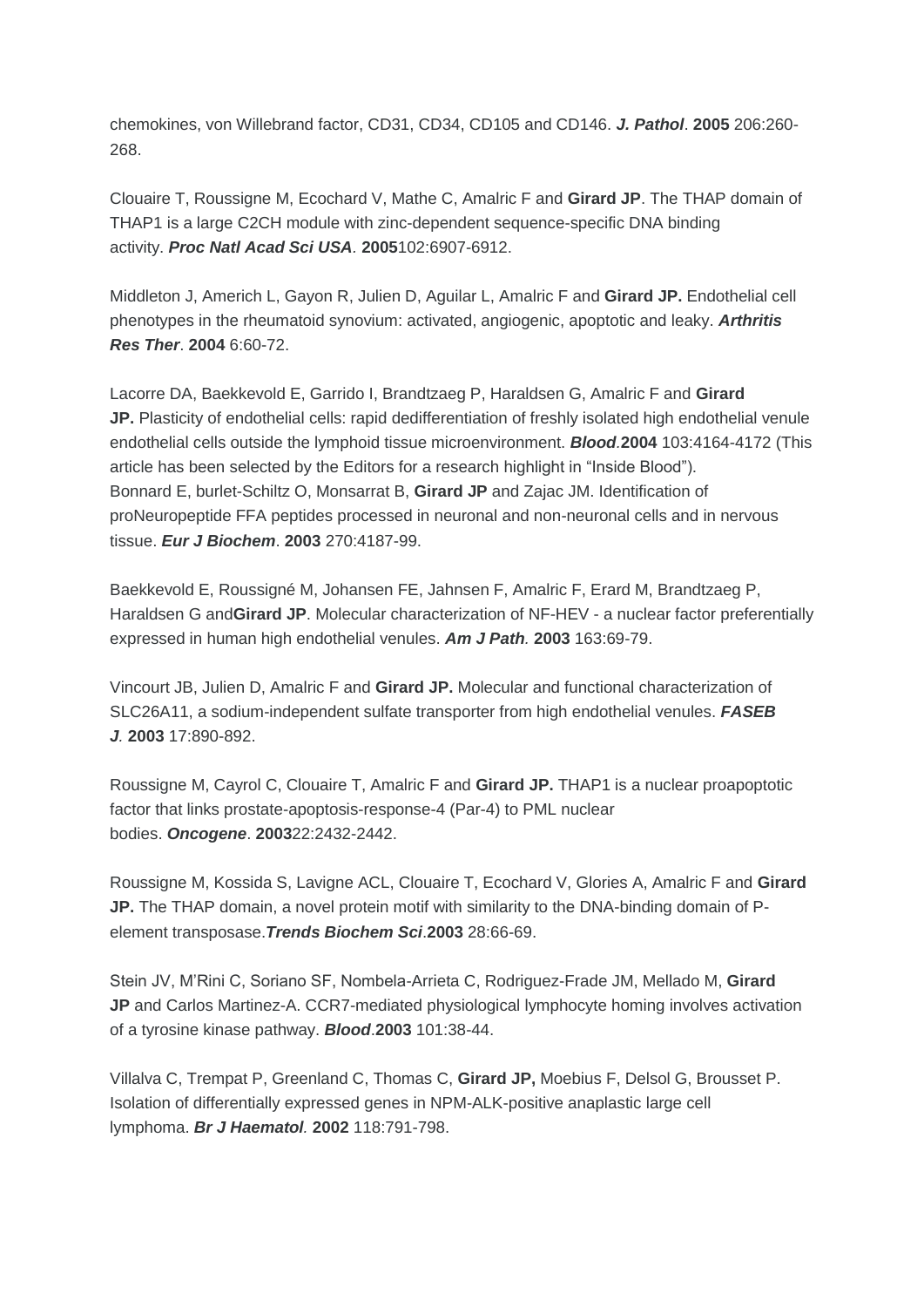Lavigne AC, Carriere V, Amalric F, **Girard JP** and M'Rini C. Apports de la microscopie intravitale réalisée in situ sur animal vivant dans l'étude du cancer. *Médecine/Sciences.* **2002** 18 :217-225.

Vincourt JB, Julien D, Kossida S, Amalric F and **Girard JP.** Molecular cloning of SLC26A7: a novel member of the SLC26 sulfate/anion transporter family from high endothelial venules and kidney. *Genomics.* **2002** 79:249-256.

Besset S, Amalric F and **Girard JP.** La sulfatation : un rôle clé dans le contrôle des interactions entre leucocytes et endothélium au cours de l'inflammation. *Médecine/Thérapeutique.***2001**, 7 :82-87.

Besset S, Vincourt JB, Amalric F and **Girard JP.** Nuclear localization of PAPS synthetase 1 : a sulfate activation pathway in the nucleus of eukaryotic cells. *FASEB J.* **2000** 14 :345-354.

**Girard JP,** Baekkevold ES, Yamanaka T, Haraldsen G, Brandtzaeg P and Amalric F. Heterogeneity of endothelial cells : the specialized phenotype of human high endothelial venules characterized by suppression subtractive hybridization. *Am J Path.* **1999** 155 :2043-2055.

**Girard JP**, Baekkevold ES, Feliu J, Haraldsen G, Brandtzaeg P, and Amalric F. SUT-1 encodes a novel sodium-dependent sulfate transporter from human high endothelial venules. *Proc Natl Acad Sci USA.* **1999** 96 :12772-12777.

**Girard JP,** Baekkevold ES and Amalric F. Sulfation in high endothelial venules : cloning and expression of human PAPS synthetase. *FASEB J.* **1998** 12:603-612.

**Girard JP** and Amalric F. Biosynthesis of sulfated L-selectin ligands in human high endothelial venules.*Glycoimmunology.* **1998**435:55-62.

**Girard JP** and Springer TA. Modulation of endothelial cell adhesion by hevin, an acidic protein associated with high endothelial venules. *J Biol Chem.* **1996** 271:4511-4517.

**Girard JP** and Springer TA. Cloning from purified high endothelial venules cells of Hevin, a close relative of the anti-adhesive extracellular matrix protein SPARC. *Immunity.***1995** 2:113-123.

**Girard JP** and Springer TA. High endothelial venules (HEV): specialized endothelium for lymphocyte migration. *Immunol Today.* **1995**16:449-457.

Gulli MP, **Girard JP,** Zabetakis D, Lapeyre B, Mélèze, T and Caizergues-Ferrer, M. Gar2 is a nucleolar protein from Schizosaccharomyces pombe required for 18S rRNA and 40S ribosomal subunit accumulation related to NSR1 and nucleolin. *Nucl Acids Res.* **1995**23:1912-1918.

**Girard JP**, Bagni C, Caizergues-Ferrer M, Amalric F and Lapeyre B. Identification of a segment of the small nucleolar ribonucleoprotein-associated protein GAR1 that is sufficient for nucleolar accumulation. *J Biol Chem.* **1994** 269:18499-18506.